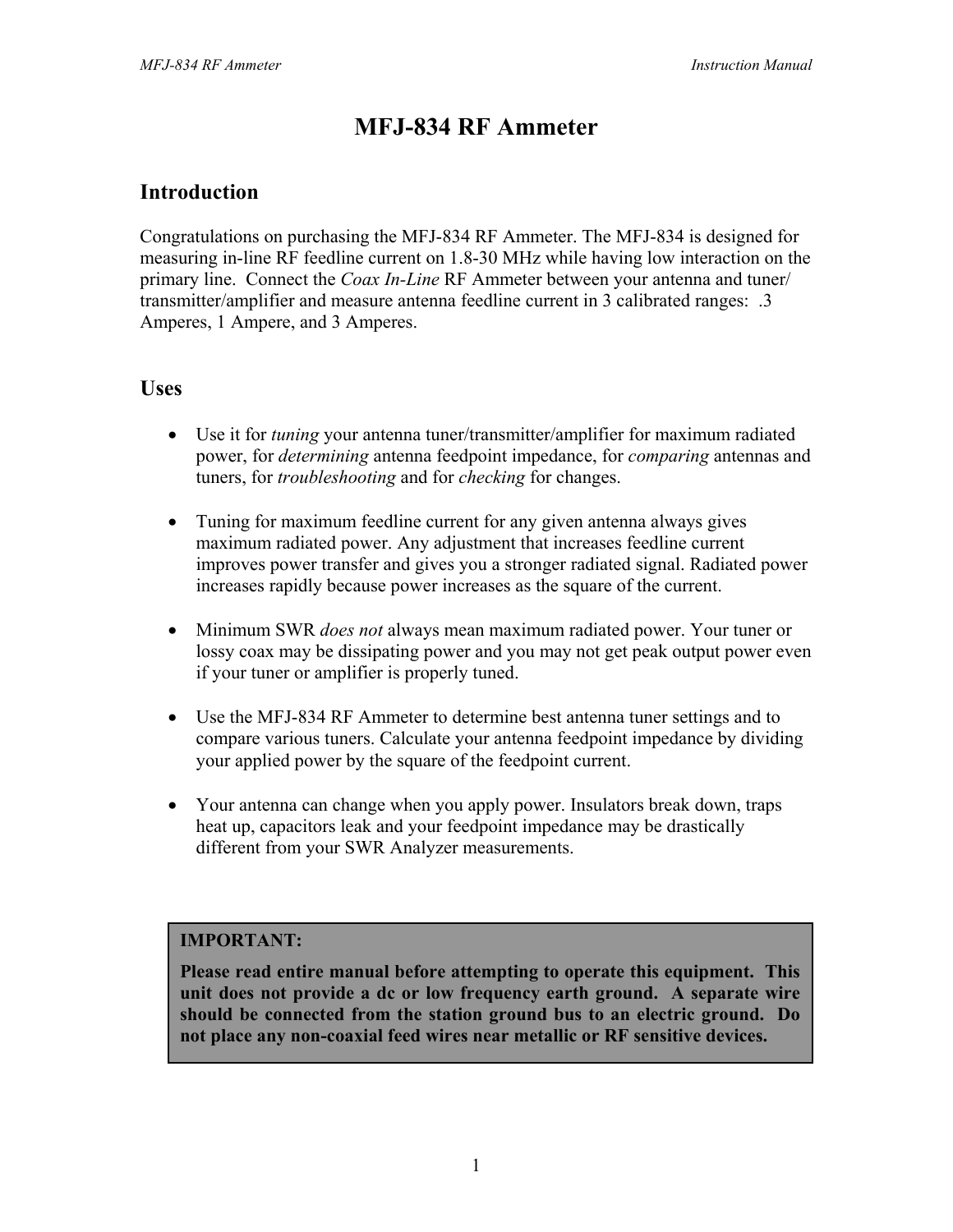### **Installation**

- 1. Connect your transmitter to the connector on the back of the unit labeled TRANSMITTER and your antenna to the connector labeled ANTENNA. It is important that you use good quality coax and properly installed connectors.
- 2. An internal lamp backlights the RF Ammeter scale. The lamp circuit requires 12 VDC. The rear panel accepts a 2.1 mm coaxial plug with the center conductor positive (+) and the sleeve negative (-). The negative lead is grounded inside the meter.
- 3. To measure the power output capability of a transmitter/amplifier you should connect a quality 50-ohm dummy load to the ANTENNA connector of the MFJ-834.

# **Operation**

- 1. The RF Ammeter measures RF current in three calibrated ranges: 0.3 Amperes, 1 Ampere, and 3 Amperes. Simply turn the Current Range knob to the desired range.
- 2. The meter is scaled from 0 to 100. On the 100-mA range, readout is direct  $(100 =$ 100 mA). On the 1-A range, move the decimal point 2 places to the left (100  $=$ 1.00 A). To convert meter readings made on the 30 mA, 300 mA, and 3-A ranges, multiply accordingly. For example, a reading of 85 on the 300-mA range equals 300 x .85, or 255 mA. See Table 1 below to estimate readings quickly.
- 3. To prevent meter pegging, begin checks on a high range and work down. To estimate unknown current levels, use the formula below  $(I = Unknown$  Current in Amps,  $P =$  Applied Power in Watts, and  $R =$  Load Resistance in Ohms).

$$
I = \sqrt{\frac{P}{R}}
$$

|              | Range  |     |     |
|--------------|--------|-----|-----|
| <b>Meter</b> | 300 mA | 1 A | 3A  |
| 10           | 30     | 0.1 | 0.3 |
| 20           | 60     | 0.2 | 0.6 |
| 30           | 90     | 0.3 | 0.9 |
| 40           | 120    | 0.4 | 1.2 |
| 50           | 150    | 0.5 | 1.5 |
| 60           | 180    | 0.6 | 1.8 |
| 70           | 210    | 0.7 | 2.1 |
| 80           | 240    | 0.8 | 2.4 |
| 90           | 270    | 0.9 | 2.7 |
| 100          | 300    | 1.0 | 3.0 |

*Table 1: Actual Current Value*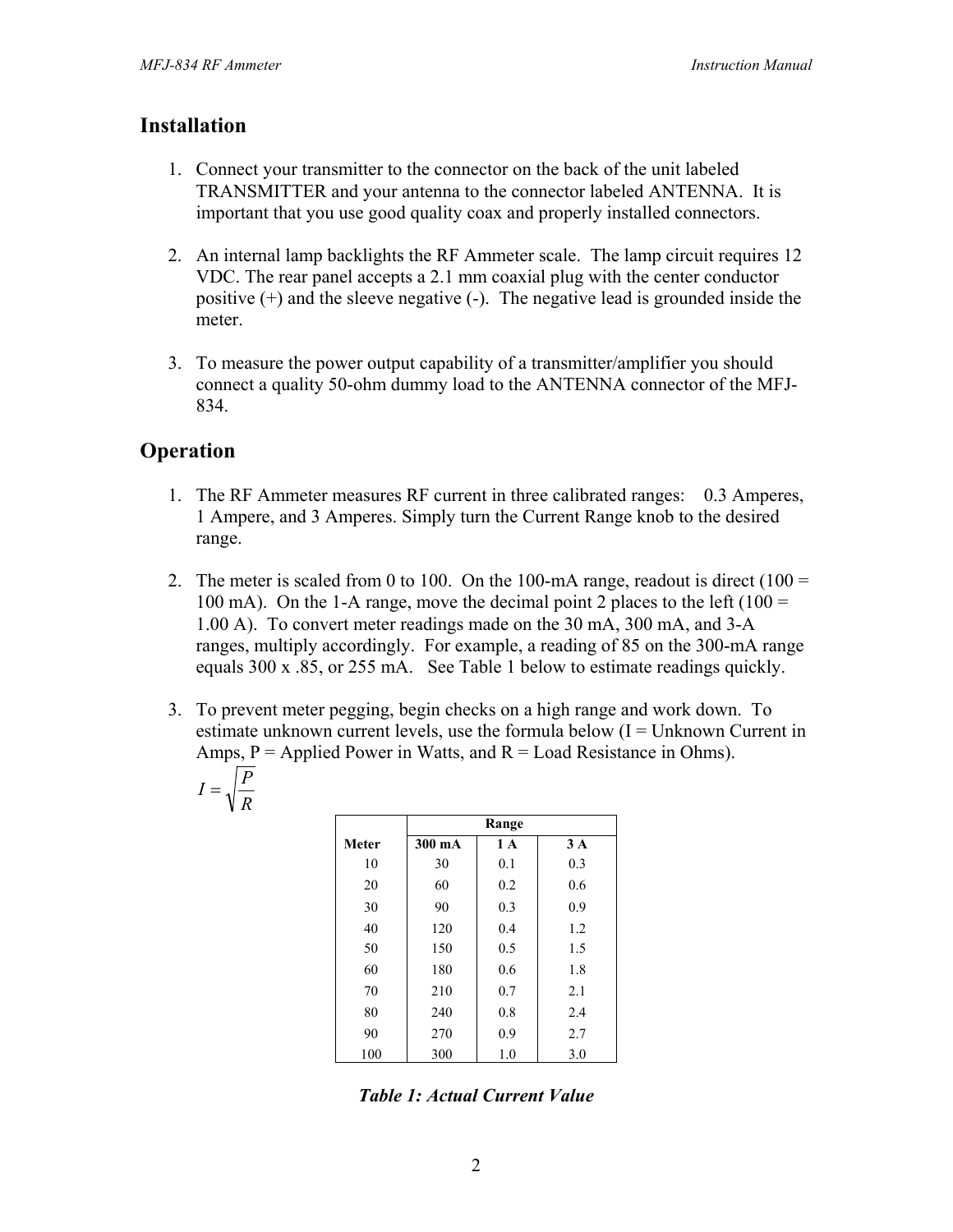#### **RF Hazard--Important Warnings:**

- 1. RF-current measurements must be conducted with extreme caution. Physical contact with conductors carrying even moderate RF-energy levels can result in severe RF burns, or injury.
- 2. Avoid measuring RF currents on conductors where high RF voltages may be present (>500 Volts). Damage to your meter may result.

### **Calibration**

The MFJ-834 RF Ammeter has been calibrated at the factory. If the RF Ammeter should ever need to be recalibrated, then follow this procedure:

### **Equipment Needed**

- 1. Transmitter capable of supplying enough power to obtain  $\frac{1}{2}$  to full-scale reading at 14 or 21 MHz.
- 2. 50-ohm dummy load that is capable of handling full transmitter output power and has better than a 1.15:1 SWR.
- 3. Power meter of know accuracy. The calibration will only be as good as the standard reference meter.
- 4. 50-ohm cables capable of handling the power. RG-58/u is recommended. DO NOT USE RG-59 or RG-11.

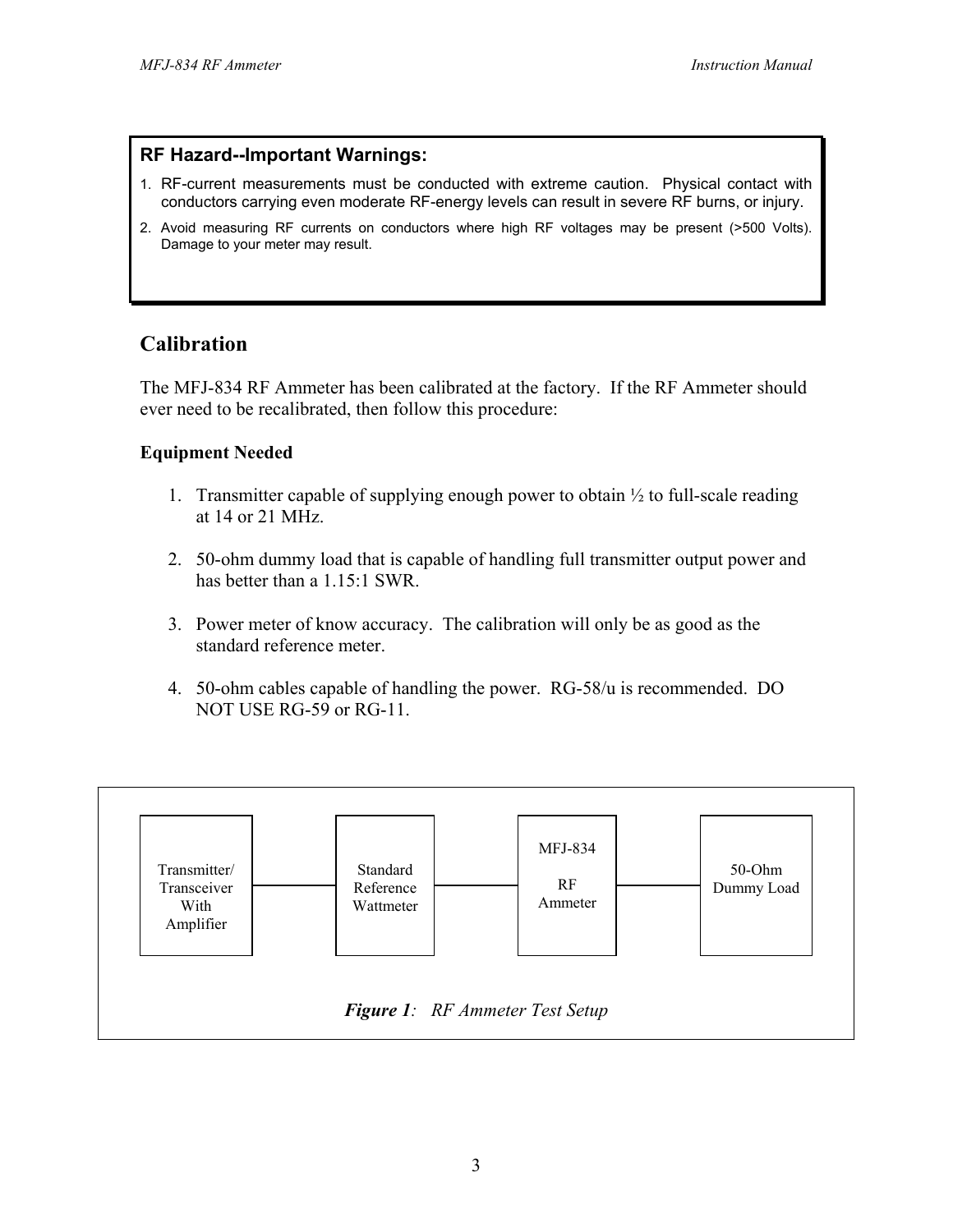### **RF Ammeter Calibration**

- 1. Refer to *Figure 1* for the Test Setup and refer to the PCB layout in *Figure 2*  for trim pot location.
- 2. Remove the top of the MFJ-834.
- 3. Connect the Test Setup equipment as shown in *Figure 1*. Use a 50-ohm dummy load for the antenna. Set the Transmitter to the 14 MHz in the 20 meter band.
- 4. Set the Current Range selector to 1A. For meaningful results, *your Wattmeter must be accurate and the 50-ohm load free of significant reactance.* To test, apply a 50-watt CW signal to the 50-ohm dummy load. You should observe a full-scale reading of 1A (100 on the scale). If results vary significantly from this reading, adjust trim pot R3 for the correct indication. Trim pot R3 is located on the pc board below the sense coil.



*Figure 2: RF Ammeter PCB Layout and Trim Pot Location* 

### **IMPORTANT WARNING: Avoid direct physical contact with this device when making measurements with power sources of over 5 Watts. RF burns or permanent injury may result from contact with high RF voltages.**

If your meter is out of calibration and you lack the equipment or skills to perform the calibration procedure, you may return it to the MFJ factory for service.